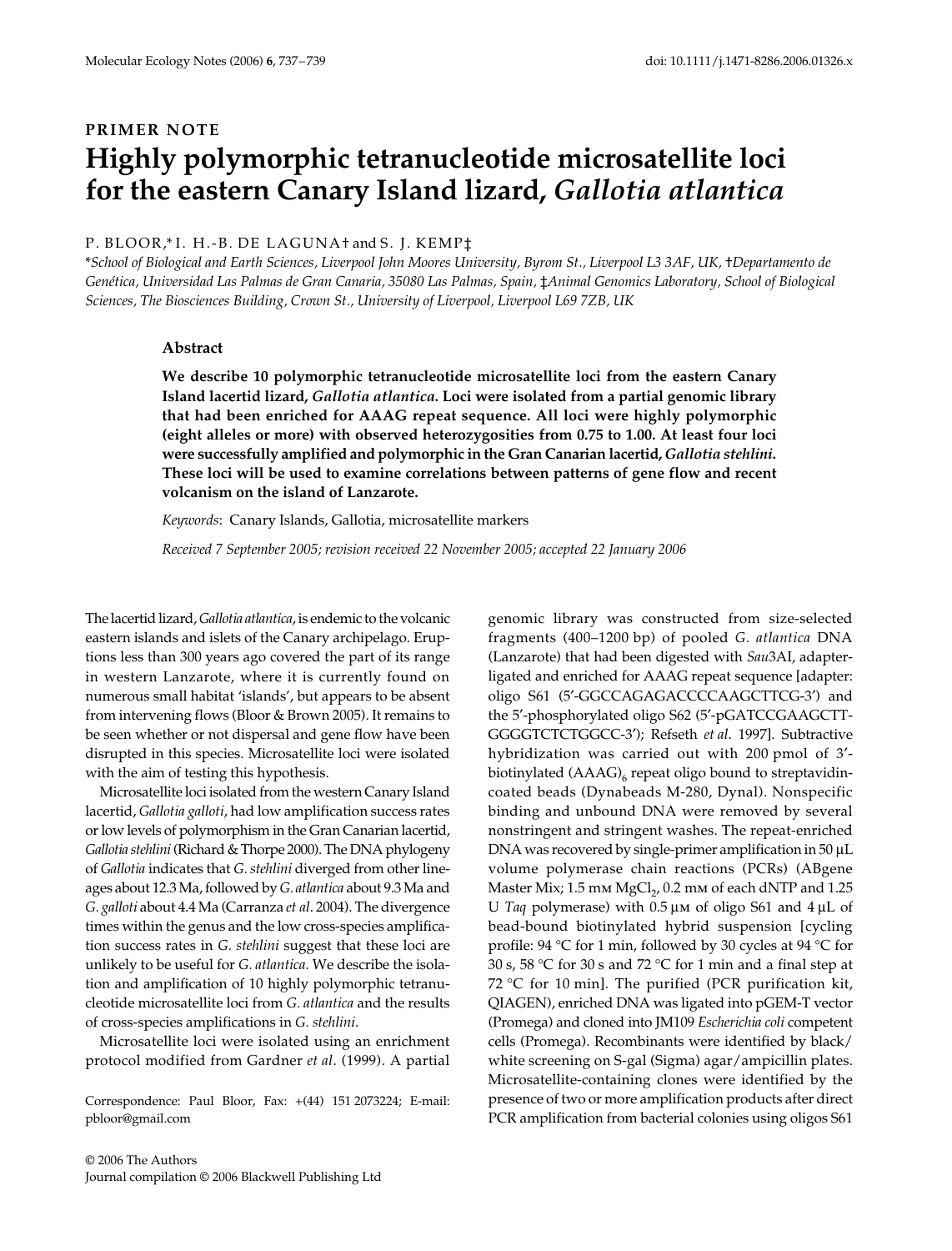| Locus<br>(Accession no.) | Primer sequence (5'-3')             | Repeat array in clone                                    | Size of cloned<br>allele (bp) | Number<br>of alleles | Allele size<br>range $(bp)$ | $H_{\scriptscriptstyle\rm E}$ | $H_{\Omega}$ |
|--------------------------|-------------------------------------|----------------------------------------------------------|-------------------------------|----------------------|-----------------------------|-------------------------------|--------------|
| Gat1                     | <b>ACACAGCCTCATTTTCCATTTC</b>       | $(GAAA)_{12}$                                            | 179                           | 15                   | $186 - 250$                 | 0.92                          | 0.88         |
| (DQ166825)               | ATTTCTCCCACTTCTGCCATAGT             |                                                          |                               |                      |                             |                               |              |
| Gat2                     | CTTTGGGAGATTTGTCTACCTCT*            | $(GAAA)_{16}$                                            | 187                           | 8                    | $183 - 209$                 | 0.88                          | 0.88         |
| (DQ166826)               | CCTGAAATGGCAGAAATTAGG               |                                                          |                               |                      |                             |                               |              |
| Gat <sub>3</sub>         | TGCTGCTACCATCAATCTGCS               | $(GAAA)4AA(GAAA)17$                                      | 158                           | 17                   | $103 - 215$                 | 0.93                          | 0.88         |
| (DQ166827)               | <b>TTCAATGGAACAGGTAAGTCCA</b>       |                                                          |                               |                      |                             |                               |              |
| Gat4                     | CTCGCCTTTAGTATAGGTTGTCTT            | $(GAAA)_{21}$                                            | 205                           | 13                   | $161 - 308$                 | 0.90                          | 0.81         |
| (DQ166828)               | AGTATGCTGCTTTGATTTGATGT             |                                                          |                               |                      |                             |                               |              |
| Gat <sub>5</sub>         | GGGAGACCCTCATATCTGCT                | $(GAAA)_{18}$                                            | 428                           | 15                   | $397 - 442$                 | 0.94                          | 0.81         |
| (DQ166829)               | CTTTCATGCAGTACCCAATCC*              |                                                          |                               |                      |                             |                               |              |
| Gat <sub>6</sub>         | GCAGCTGTTCTGACTGTTTAGG              | $(GAAA)$ <sub>2</sub> $AA(GAAA)$ <sub>15</sub>           | 347                           | 16                   | $329 - 396$                 | 0.96                          | 0.94         |
| (DQ166830)               | TACCTGCAGGGAGAAGTGATAG <sup>+</sup> |                                                          |                               |                      |                             |                               |              |
| Gat7                     | TTTCGGAAGCTTACTCTGTGC+              | $(GAAA)_{14}$                                            | 250                           | 17                   | $215 - 274$                 | 0.91                          | 0.88         |
| (DQ166831)               | CATGGCGAATGGTACAAATG                |                                                          |                               |                      |                             |                               |              |
| Gat <sub>8</sub>         | GGAATATCCAACCCAGCAAGTTC             | $(GATA)$ <sub>2</sub> $(GAAA)$ <sub>21</sub> $(GATA)$    | 212                           | 16                   | 168-214                     | 0.94                          | 0.81         |
| (DQ166832)               | TACAGGCTAGCCACCCCAAGTA*             |                                                          |                               |                      |                             |                               |              |
| Gat9                     | AAGCCCAGACGTATTATCCAGS              | $(GAAA)(GCAA)$ <sub>2</sub> $(GCAC)(GAAA)$ <sub>21</sub> | 196                           | 9                    | $164 - 233$                 | 0.92                          | 0.75         |
| (DQ166833)               | TATCATTTTGCACTCACTACTTCC            |                                                          |                               |                      |                             |                               |              |
| Gat10                    | TACTGCACCTGCTACACTGGAS              | $(GAAA)_{16}(GAGA)(GGGA)_{3}$                            | 250                           | 11                   | $226 - 274$                 | 0.96                          | 1.00         |
| (DQ166834)               | AAGCAGCAGGAGATAACGAAC               |                                                          |                               |                      |                             |                               |              |
|                          |                                     |                                                          |                               |                      |                             |                               |              |

Table 1 Description of the 10 microsatellite loci isolated from *Gallotia atlantica* based on an island-wide sample of 16 individuals.  $H<sub>E</sub>$  and  $H<sub>O</sub>$  correspond to expected and observed heterozygosities, respectively

\*6-FAM-labelled primer, †NED-labelled primer, ‡VIC-labelled primer and §PET-labelled primer. ¶Based on the GeneScan-500 (LIZ) size standard.

and  $(AAAG)_{6}$ . Amplifications were carried out in 20 µL volume PCRs (ABgene Master Mix;  $1.5$  mm MgCl<sub>2</sub>,  $0.2$  mm of each dNTP and 0.5 U *Taq* polymerase) with 0.25 µm of the  $(AAAG)_{6}$  repeat oligo and 0.5  $\mu$ m of oligo S61 [cycling profile: 94 °C for 5 min, followed by 30 cycles of 94 °C for  $30$  s,  $56\ {\rm ^oC}$  for  $30$  s and  $72\ {\rm ^oC}$  for  $45$  s]. Positive clones were sequenced on an ABI PRISM 377 sequencer (Applied Biosystems). Primer pairs were designed from unique microsatellite sequences using the program primer 3 (Rozen & Skaletsky 2000). Forty-three positive clones were identified from 192 colonies. Thirty-nine clones (20.3% of the colonies screened) contained AAAG repeat sequence of 10 repeats or more. Twenty-seven sequences were excluded because they contained one of two distinct minisatellite repeat sequences (i.e. individual inserts were different but highly conserved).

Primer pairs were tested by typing an island-wide sample of 16 individuals of *G. atlantica* from Lanzarote. One primer from each pair was fluorescently end-labelled with 6-FAM, NED, VIC or PET (see Table 1 for more details). Amplifications were carried out in 10 µL volume PCRs (Bioline:  $1 \times NH_A$  reaction buffer,  $1.5$  mm MgCl<sub>2</sub>,  $0.2$  mm of each dNTP and 0.5 U *Taq* polymerase) with 0.1 µm of each primer [cycling profile: 1 min at 94 °C, followed by 30 cycles of 94 °C for 30 s, 55 °C for 30 s and 72 °C for 30 s and a final step at 72 °C for 30 min]. Fluorescently labelled fragments were run on an ABI PRISM 3100 DNA Sequencer

(Applied Biosystems) with the GeneScan-500 (LIZ) size standard. Five loci (Gat1, 2, 3, 4 and 5) were combined to produce a multiplex PCR based on their allele sizes and coamplification. Additional polymorphism data were collected from the multiplexed loci by typing a further 48 individuals of *G. atlantica* from two sites on Lanzarote [*n* per site = 24, site labels from Bloor & Brown (2005)]. Multiplex amplifications were carried out in 10  $\mu$ L volume PCRs (Bioline:  $1.2 \times NH_4$  reaction buffer, 1.5 mm MgCl<sub>2</sub>, 0.2 mm of each dNTP and 0.5 U Taq polymerase) with 0.1–0.45 µm of each primer [cycling profile: 94 °C for 1 min, followed by 30 cycles at 94 °C for 30 s, 55 °C for 30 s and 72 °C for 45 s and a final step at 72 °C for 30 min].

Ten loci were successfully amplified and highly variable (eight alleles or more) in *G. atlantica*, with observed heterozygosities from 0.75 to 1.00 (Tables 1 and 2). Allele sizes not explained by the gain or loss of repeat units were observed for all loci, with the exception of Gat2. These were probably due to the occurrence of insertions/deletions in the microsatellite-flanking sequence. No evidence of null alleles (tests of heterozygote deficiency) or linkage were found [*P* > 0.05, after sequential Bonferroni correction (Rice 1989)]. All calculations were performed using the program genepop version 3.4 (Raymond & Rousset 1995).

Cross-species priming of the multiplex PCR was assessed by typing 32 individuals of *G. stehlini* from two sites on